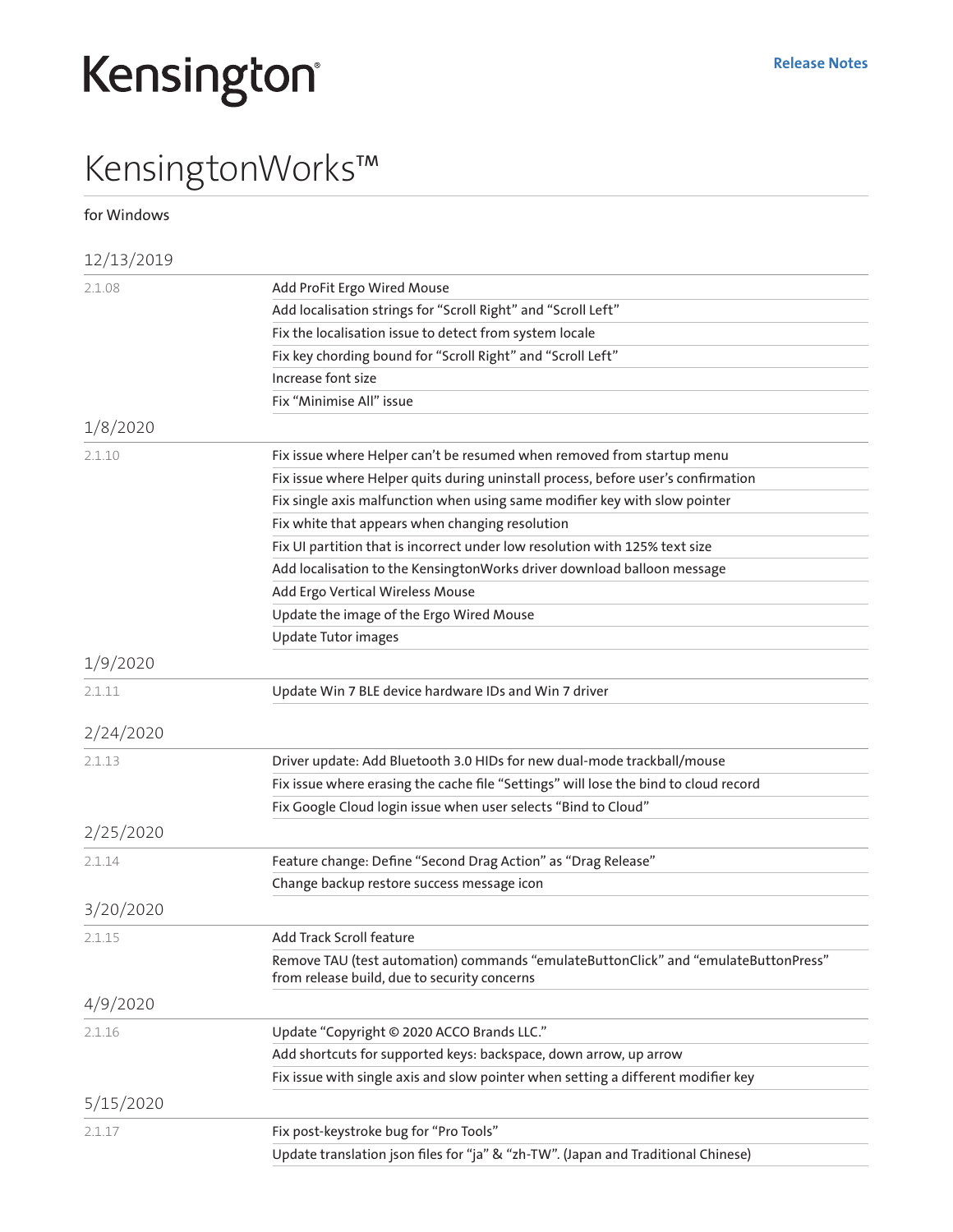| 6/5/2020   |                                                                                                                                                                                                    |
|------------|----------------------------------------------------------------------------------------------------------------------------------------------------------------------------------------------------|
| 2.1.18     | Add navigation feature - "Auto Scroll"                                                                                                                                                             |
|            | i. Click button to enable "Auto Scroll"                                                                                                                                                            |
|            | ii. Click any button to disable "Auto Scroll"                                                                                                                                                      |
|            | iii. Two scroll directions: horizontal and vertical                                                                                                                                                |
|            | iv. Move trackball to start "Auto Scroll" for 15 seconds (countdown starts from last<br>movement of trackball);                                                                                    |
|            | v. During "Auto Scroll", slight/short" movement of the trackball will hold "Auto Scroll"                                                                                                           |
|            | vi. During "Auto Scroll", normal movement of the trackball will change the direction of<br>"Auto Scroll"                                                                                           |
|            | vii. Limitation: for application-specific setting of "Auto Scroll", "Track Scroll" can't be disabled<br>by switching to another application until a trackball button is clicked                    |
|            | Change UI flow:                                                                                                                                                                                    |
|            | i. When launching KensingtonWorks, go to the configure trackball page directly if a single<br>trackball is connected                                                                               |
|            | ii. Go to the configure trackball page when a new trackball is plugged in                                                                                                                          |
| 9/15/2020  |                                                                                                                                                                                                    |
| 2.1.19     | Add Orbit Fusion Trackball support                                                                                                                                                                 |
|            | Fix "Media control shortcut" bug of ver.2.1.18                                                                                                                                                     |
|            |                                                                                                                                                                                                    |
| 10/31/2020 |                                                                                                                                                                                                    |
| 2.2.2      | 1. Improve the button event handling algorithm.                                                                                                                                                    |
|            | 2. Fix issue Navigation "HOME" "PAGE UP" malfunctioned                                                                                                                                             |
|            | 3. Fix issue Left key and right key can't be released after pressing simultaneously                                                                                                                |
|            | 4. Fix issue It takes two clicks to get the Left Drag to stick                                                                                                                                     |
|            | 5. Fix issue A combination of simultaneously pressed left and right trackball keys. Normally this<br>simulates a middle mouse click, however it is often interpreted as a drag and drop operation. |
|            | 6. Fix issue Redefine the behaviour of Double / Triple click to be the same as the one of TrackballWorks                                                                                           |
| 12/18/2020 |                                                                                                                                                                                                    |
| 2.2.5      | 1. Added left-handed Ergo Wireless Mouse support.                                                                                                                                                  |
|            | 2. Fixed the bug that in critical timing of button debouncing period, a button up event may be missed.                                                                                             |
| 2/19/2021  |                                                                                                                                                                                                    |
| 2.2.7      | 1. Now supports the Pro Fit® Ergo Vertical Wired Trackball                                                                                                                                         |
|            | 2. Replace the communication method of 'http server' by 'shared memory' for a security concern.                                                                                                    |
|            | 3. Supports the "Tilt" button repeat feature.                                                                                                                                                      |
|            | 4. Enhanced the click response time of the driver to accept fast click and fast double click                                                                                                       |
| 4/30/2021  |                                                                                                                                                                                                    |
| 2.2.10     | 1. Non-English usernames were not saving button settings.                                                                                                                                          |
|            | 2. Fix left button stuck issue which allows users to swap left and right buttons and assign<br>combination keys.                                                                                   |
| 7/20/2021  |                                                                                                                                                                                                    |
| 2.2.11     | 3 chording functions to understand:                                                                                                                                                                |
|            | 1. If the chording function is not activated, the individual buttons will work as normal.                                                                                                          |
|            | 2. The function assigned to the chording will continue until both the combo keys are released.                                                                                                     |
|            | 3. Functions of the assigned chording keys will continue even when the user presses another key<br>or when using another feature on the mouse.                                                     |